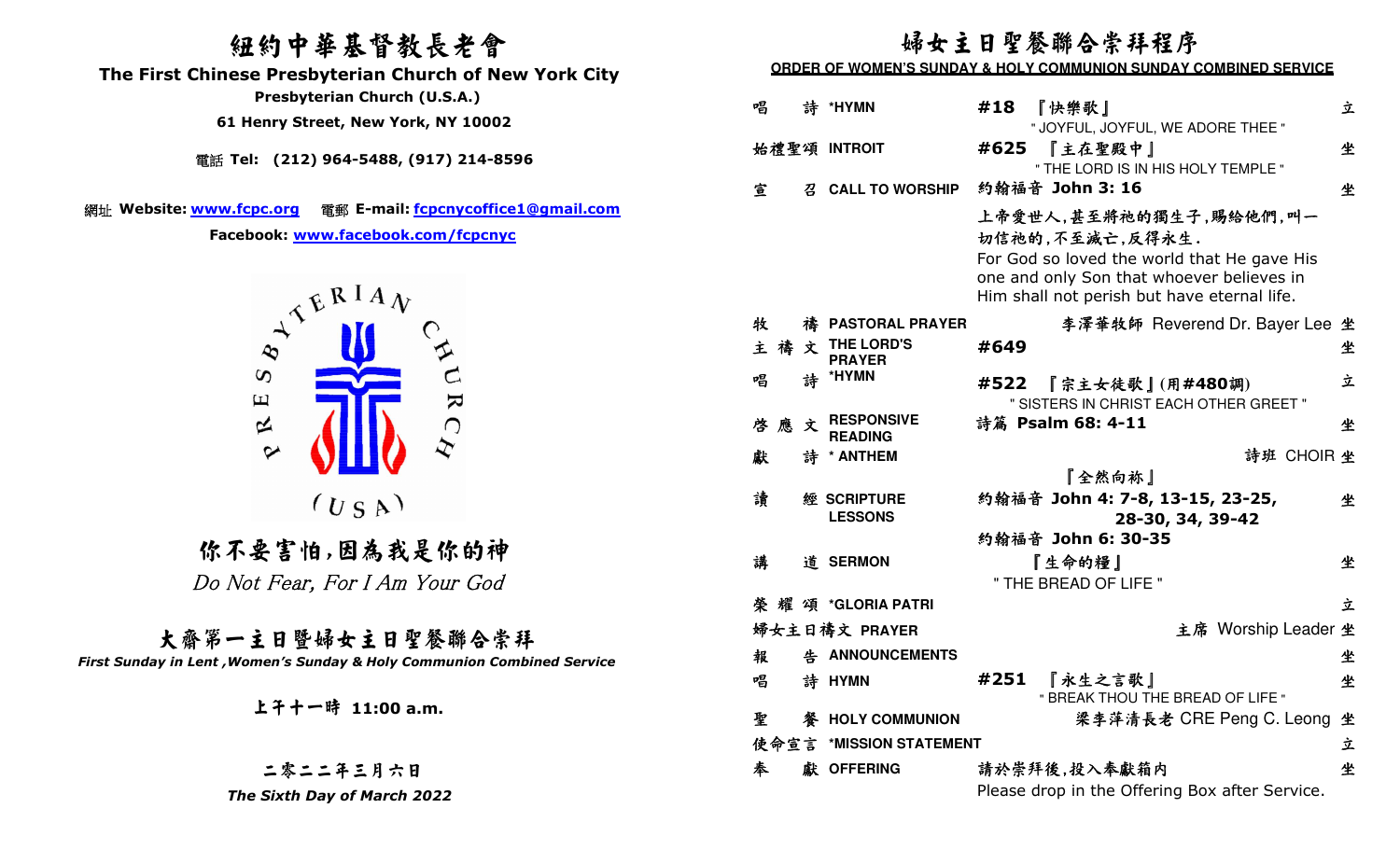|    | 獻禮文 *OFFERTORY<br><b>RESPONSE</b> | #644 |                                | 立 |
|----|-----------------------------------|------|--------------------------------|---|
| 祝  | 福 *BENEDICTION                    |      | 李澤華牧師 Reverend Dr. Bayer Lee 立 |   |
| 阿們 | 颂 *AMEN                           | #675 |                                | 立 |
| 唱  | 詩 *HYMN                           | #526 | 『基督化家庭歌』                       | 立 |
|    |                                   |      | " WHEN THE LORD IS WELCOMED "  |   |

**\*please stand** 

使徒信經 The Apostles' Creed<br><sub>I</sub>分 飢<del>渣天地的主 我有我主取稣基</del>督 上

 我信上帝, 全能的父, 創造天地的主. 我信我主耶穌基督, 上帝的獨生子 因聖靈感孕, 由童貞女馬利亞所生, 在本丟彼拉多手下受難, 被釘於十字架 受死埋葬, 降在陰間, 第三天從死人中復活, 升天, 坐在全能父上帝的右邊, 將來必從那裏降臨, 審判活人死人. 我信聖靈, 我信聖而公之教會, 我信聖徒相通, 我信罪得赦免, 我信身體復活, 我信永生. 阿們.

 I believe in God, the Father almighty, creator of heaven and earth. I believe in Jesus Christ, God's only Son, our Lord, who was conceived by the Holy Spirit, born of the Virgin Mary, suffered under Pontius Pilate, was crucified, died, and was buried; He descended to the dead. On the third day He rose again; He ascended into heaven, He is seated at the right hand of the Father, and He will come again to judge the living and the dead. I believe in the Holy Spirit, the Holy Catholic Church, the communion of saints, the forgiveness of sins, the resurrection of the body, and the life everlasting. AMEN.

# 認 罪 文 **CONFESSION OF SINS**

 永生的上帝,人類的審判者和拯救者,我們坦誠地承認,我們常為自己所犯的 過犯而試圖躲避祢,我們常為自己而活,拒絕去承擔別人的勞苦重擔而不關心 他人,我們常忽視人類的痛苦,對那些飢餓的人、貧乏的人、受壓制的人毫不 理會。上帝啊,懇求藉祢無限的慈悲饒恕我們諸般的罪,使我們能從自私當中 釋放出來,從此追隨祢的旨意和遵行祢的誡命.奉主耶穌基督聖名而求,阿們。 Eternal God, our judge and redeemer: we confess that we have tried to hide from thee, for we have done wrong. We have lived for ourselves. We have refused to shoulder the troubles of others and turned from our neighbors. We have ignored the pain of the world, and passed by the hungry, the poor, and the oppressed. O God, in thy great mercy, forgive our sin and free us from selfishness, that we may choose thy will and obey thy commandments; through Jesus Christ our Lord. Amen.

# 使命宣言 **MISSION STATEMENT**

## 我們是紐約中華基督教長老會的會友,屬上帝的子民.致力培育信徒的靈命, 忠心事主,廣傳福音,服務社區,藉以彰顯天父愛世之宏旨.

 We, as members of the First Chinese Presbyterian Church, the people of God, strive to nurture our spirituality, serve God faithfully, spread the Gospel and service the community that God's great love may be manifested.

# 啟應文: 詩篇 **<sup>68</sup>** 篇 **4-11** 節

- 主席啟: 你們當向上帝唱詩,歌頌祂的名.為那坐車行過曠野的修平大路. 祂的名是耶和華,要在祂面前歡樂.
- 會眾應: 上帝在祂的聖所作孤兒的父,作寡婦的伸冤者.
- 啟: 上帝叫孤獨的有家,使被囚的出來享福;惟有悖逆的住在乾燥之 地.
- 應: 上帝啊,祢曾在祢百姓前頭出來,在曠野行走.
- 啟: 那時,地見上帝的面而震動,天也落雨,西奈山見以色列上帝的 面也震動.
- 應: 上帝啊,祢降下大雨.祢產業以色列疲乏的時候,祢使他堅固.
- 啟: 祢的會眾住在其中.上帝啊,祢的恩惠是為困苦人預備的.
- 應: 主發命令,傳好信息的婦女成了大群.

## **Responsive Reading: Psalm 68: 4-11**

- Sing to God, sing praise to His name, extol Him who rides on the clouds His 4name is the Lord – and rejoice before Him.
- 5 A father to the fatherless, a defender of widows, is God in His holy dwelling.
- 6 God sets the lonely in families, He leads forth the prisoners with singing; but the rebellious live in a sun-scorched land.
- 7 When you went out before your people, O God, when you marched through the wasteland,
- 8 the earth shook, the heavens poured down rain, before God, the One of Sinai, before God, the God of Israel.
- 9 You gave abundant showers, O God; you refreshed your weary inheritance.
- 10 Your people settled in it, and from your bounty, O God, you provided for the poor.
- 11 The Lord announced the word, and great was the company of those who proclaimed it.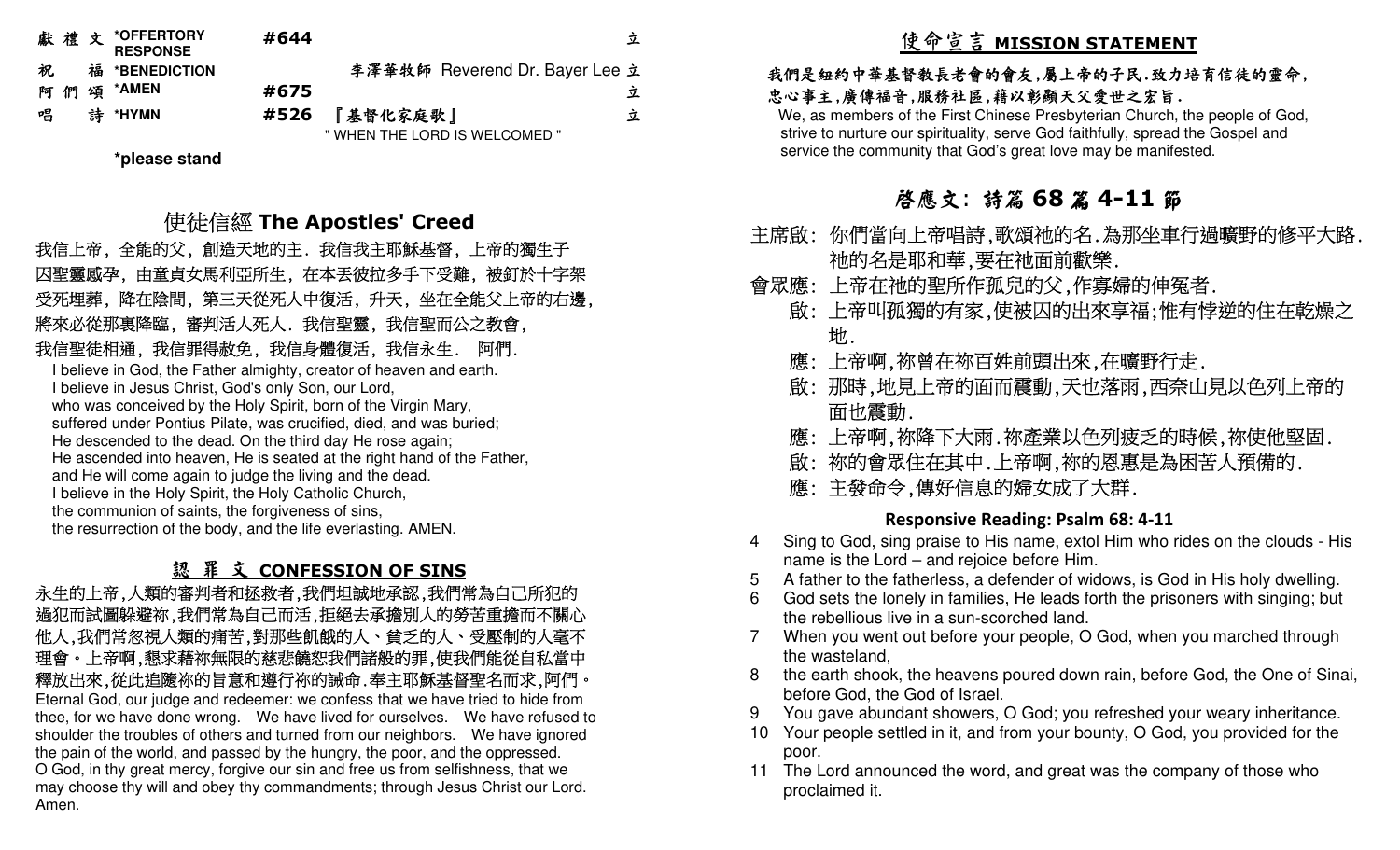## 詩班獻詩歌詞

#### 全然向袮

## 當讚美的旋律響起,我的心全然向袮, 當聖靈的恩膏滿溢, 我的靈不再封閉。

讚美的清泉如春雨沐浴,我心中的喜樂,川流不息,

## 讚美的音符如雪花飄逸,

## 心中的暖流,冉冉升起,我要開口向袮讚美稱謝,

#### 永永遠遠護護、永永遠遠

- 稱謝不已,我要欣然向袮獻上自己,一生一世,脚步不離。
	- 讚美的清泉如春雨沐浴,我心中的喜樂,川流不息,

#### 讚美的音符如雪花飄逸,心中的暖流,冉冉升起,

我要開口向袮讚美稱謝,永永遠遠讚美不停,永永遠遠 稱謝不已,我要欣然向袮獻上自己,一生一世,脚步不離,脚步不離。

# 報告事項

## **1.** 歡迎首次參加主日崇拜之新朋友,盼望你能繼續參加聚會,散會後請留下姓名, 通訊處及電話與司事,以便教會與你聯絡。

 We extend our welcome to those who are worshipping with us for the first time today. Please leave your name, address and phone number with the ushers so that we can contact you in the future. We hope to see you again.

- **2.** 祈禱會**:** 逢禮拜四下午二時**,**請各兄姊在不同地方一齊誠心為教會守望禱告。
- 3. 各兄姊如需要 2021 年本堂全年奉獻收據作報税之用,請先向辦公室登記。<br>4. タロ地认私会做公時明中年只上午上時至下午工時可用土**当電**が(717)
- **4.** 各兄姊於教會辦公時間內每日上午九時至下午五時可用本堂電話 **(212) 964-5488**或手提電話 **(917) 214-8596** 聯絡同工。
- **5.** 夏令時間將於下主日(十三日)開始,本堂各聚會屆時均按夏令時間舉行,請各 兄姊於本禮拜六(十二日)臨睡前將時鐘撥快一小時。
- **6.**今年大齋期由三月二日大齋首日至四月十六日,當中不計算主日,共四十天。在這個嚴肅的節期,信徒要透過讀經、祈禱、禁食、克己、節制和悔罪,多 作自省,並在復活日與基督一同復活過來,靈性生命得以更新成長。
- **7.** 長老、賴神、福音、恩信四教會因疫情關係,今年繼續暫停舉行聯合省墓崇拜。

# **誠聘主任牧師**

#### **紐約中華基督教⻑老會誠聘主任牧師。**

**具美國⻑老會 (Presbyterian Church USA) 認同之神學學位,** 

## **三年服務堂會經驗, 需能講流利粵語, 及具備英語溝通能力。**

#### **請寄履歷致:PNC,**

The First Chinese Presbyterian Church

61 Henry Street, New York, NY 10002, <u>或電郵 f<mark>cpcsession@gmail.com</mark></u>

The First Chinese Presbyterian Church is seeking a Pastor (Head of Staff). The candidate should possess qualifications acceptable by the Presbyterian Church (USA) for Minister of Word and Sacrament, with 3 years of pastoral experience, and fluency in Cantonese and spoken English.Please send resume to: PNC, The First Chinese Presbyterian Church,

61 Henry Street, New York, NY10002, or Email: fcpcsession@gmail.com

# **誠聘 Position Vacant**

#### **紐約中華基督教⻑老會誠聘幹事。**

#### **須有大學學歷; 能講流利粵語; 及具備英語,華語溝通能力**;

**中,英文,電腦打字。 請寄履歷致:**Administrative Assistant

The First Chinese Presbyterian Church

61 Henry Street, New York, NY 10002, <u>或電郵 f<mark>cpcny@yahoo.com</mark></u>

The First Chinese Presbyterian Church

is seeking an Administrative Assistant:

 The candidate should have some college credits; fluency in Cantonese; spoken English and Mandarin; and ability to type English and Chinese.

Please send resume to:

Administrative Assistant

The First Chinese Presbyterian Church,

61 Henry Street, New York, NY10002, or Email: fcpcny@yahoo.com